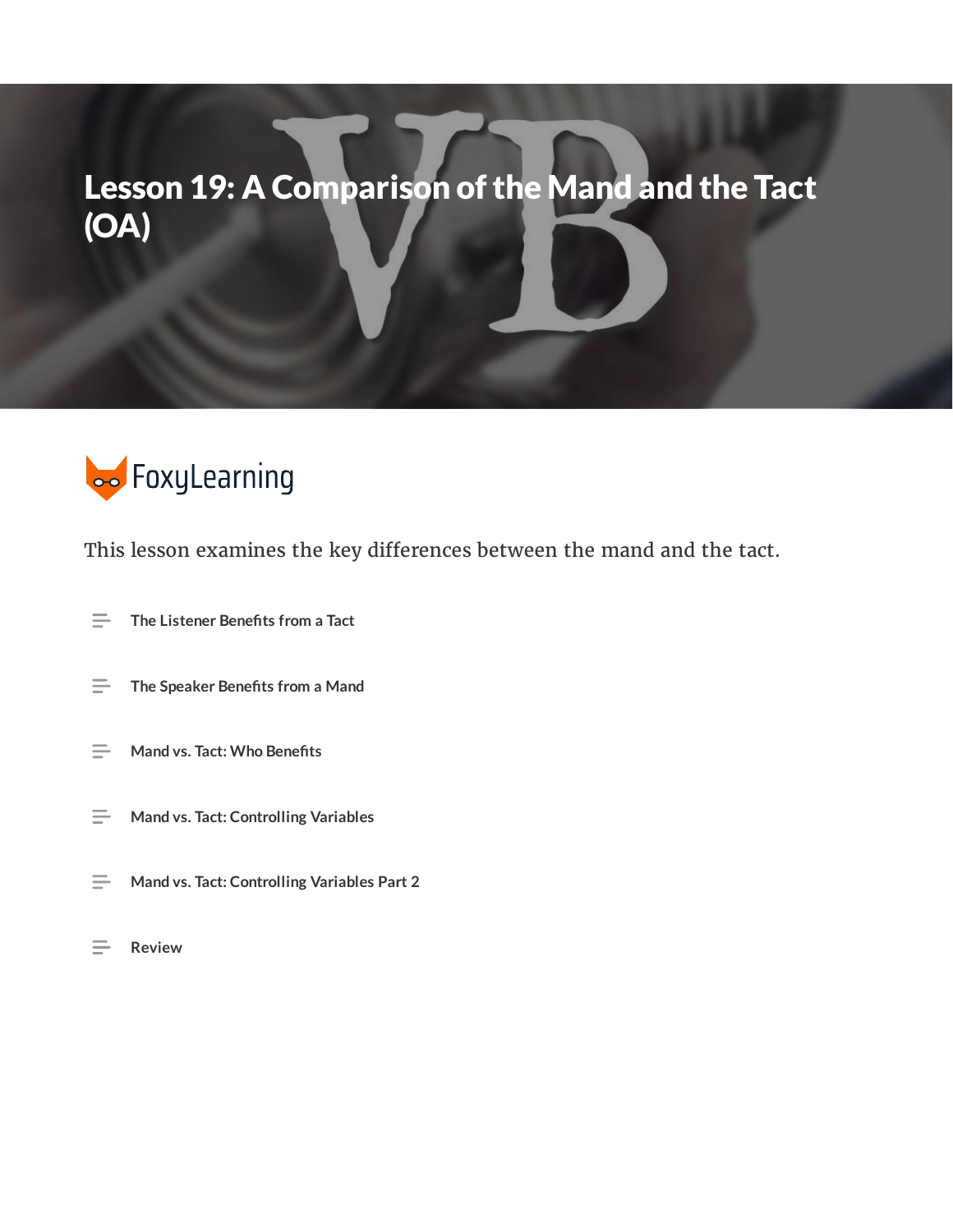*Page 1 of 6*

#### **The Listener Benets from a Tact**

 $- 00:13$ 

The first basis for comparing the mand and the tact concerns who benefits from the response. In the case of the tact, the **listener** benefits because the speaker has provided information about the environment, to which the listener may not have ready access.

| <b>The Tact</b>              | <b>The Mand</b> |
|------------------------------|-----------------|
| The <b>listener</b> benefits |                 |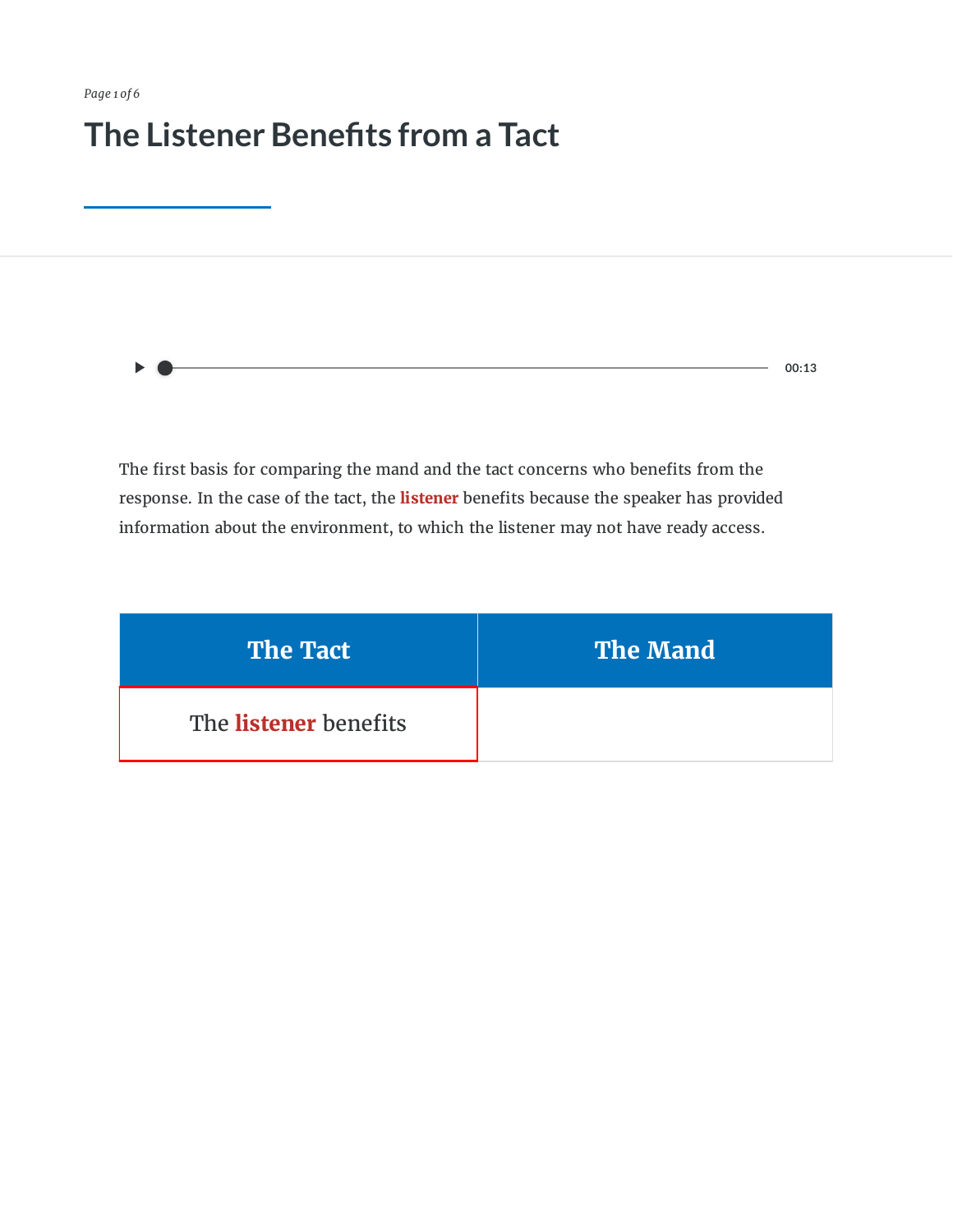*Page 2 of 6*

#### **The Speaker Benets from a Mand**

 $\blacktriangleright$ **00:07** $\bullet$ 

In the case of the mand, the **speaker** is the one who benefits because the listener provides the reinforcement indicated by the verbal response.

| <b>The Tact</b>              | <b>The Mand</b>             |
|------------------------------|-----------------------------|
| The <b>listener</b> benefits | The <b>speaker</b> benefits |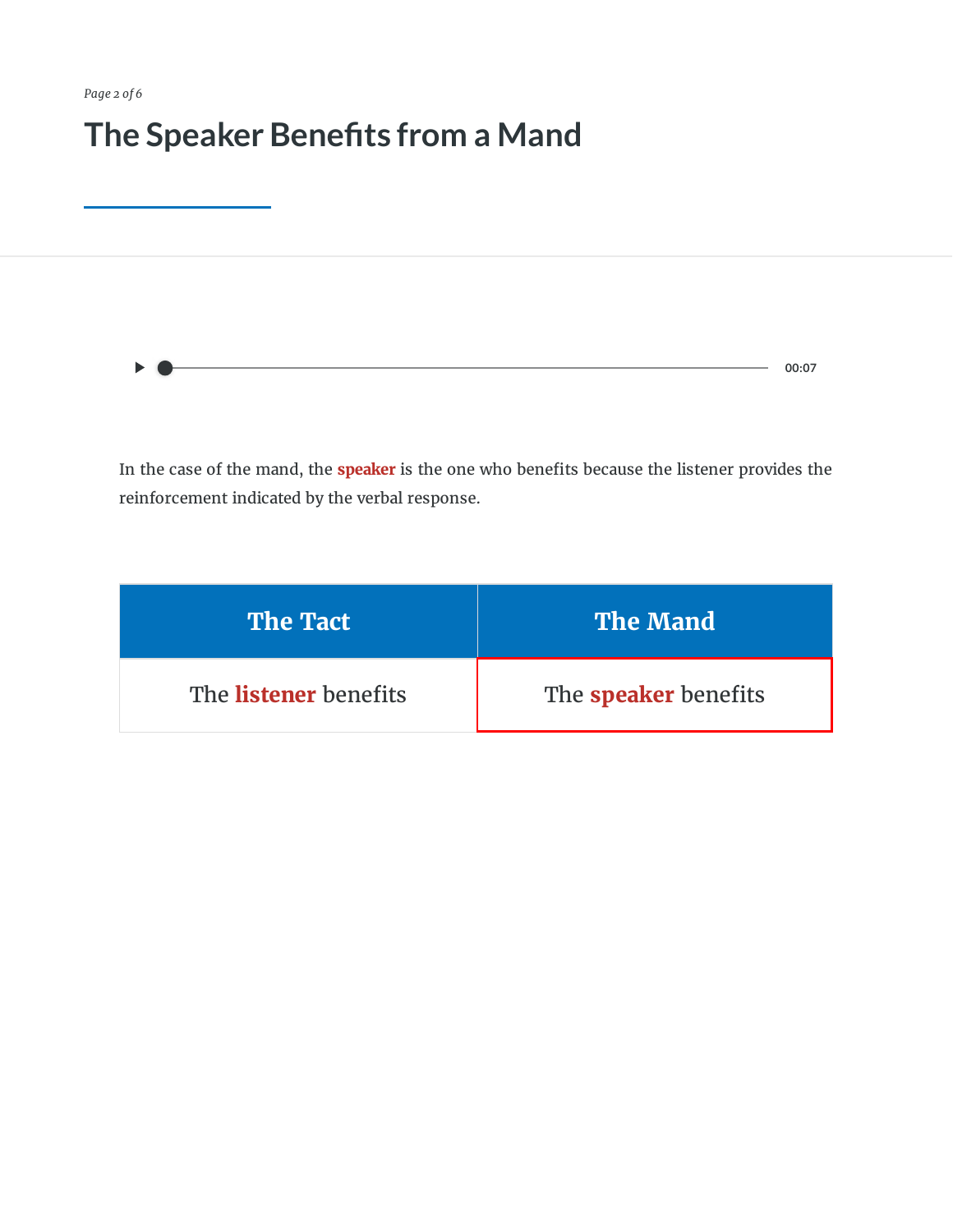#### **Mand vs. Tact:Who Benets**

**00:16**

It could be said that the speaker also benefits in the tact because the listener provides him or her with generalized conditioned reinforcement. But this benefit requires little expenditure of effort on the part of the listener and is probably not nearly as beneficial as the information the listener receives.

| <b>The Tact</b>              | <b>The Mand</b>             |
|------------------------------|-----------------------------|
| The <b>listener</b> benefits | The <b>speaker</b> benefits |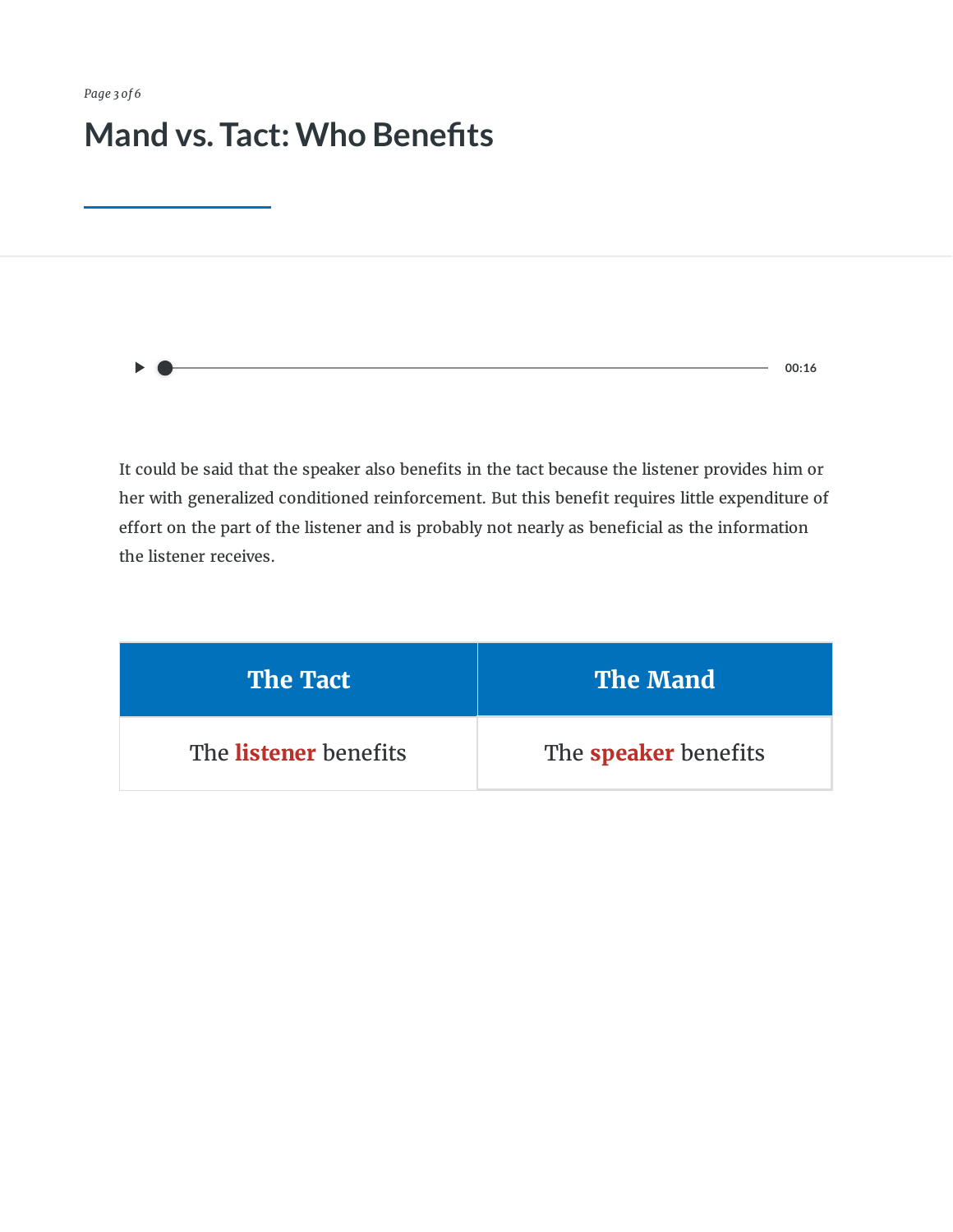## **Mand vs. Tact:Controlling Variables**

**00:12**

A second basis for comparison concerns the type of controlling variable. The controlling variable for the tact is a prior non-verbal stimulus. The controlling variable for the mand is a prior establishing operation.

| <b>The Tact</b>                                        | <b>The Mand</b>                                           |
|--------------------------------------------------------|-----------------------------------------------------------|
| The listener benefits                                  | The <b>speaker</b> benefits                               |
| Controlling variable is a prior<br>non-verbal stimulus | Controlling variable is a prior<br>establishing operation |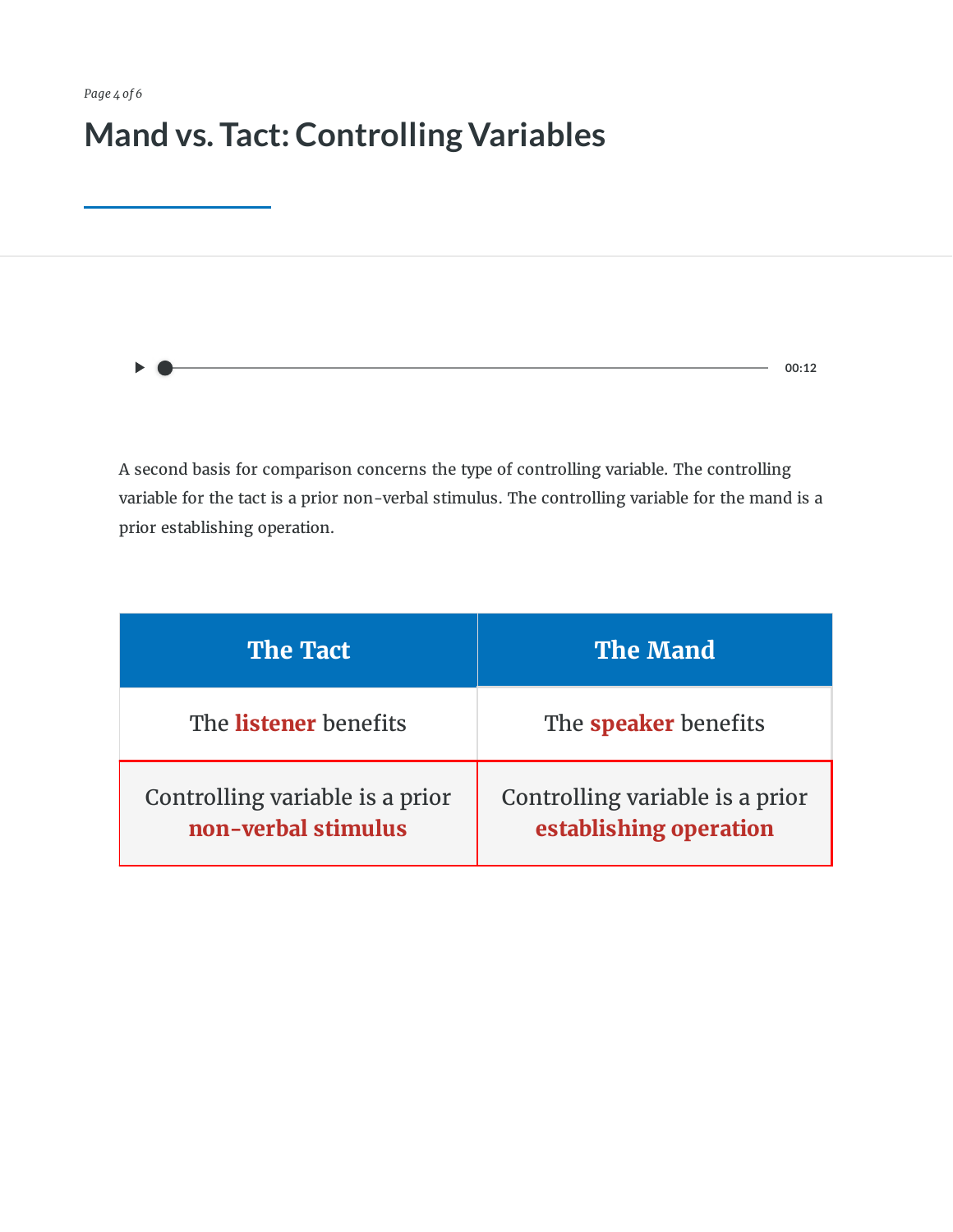### **Mand vs. Tact:Controlling Variables Part 2**

It could be said that the tact tells the listener something about the environment regardless of the condition of the speaker, whereas the mand tells something about the condition of the speaker regardless of the environment. Later you will see how these two types of relationships may combine to determine the form of the response.

**00:16**

| <b>The Tact</b>                                        | <b>The Mand</b>                                           |
|--------------------------------------------------------|-----------------------------------------------------------|
| The listener benefits                                  | The <b>speaker</b> benefits                               |
| Controlling variable is a prior<br>non-verbal stimulus | Controlling variable is a prior<br>establishing operation |